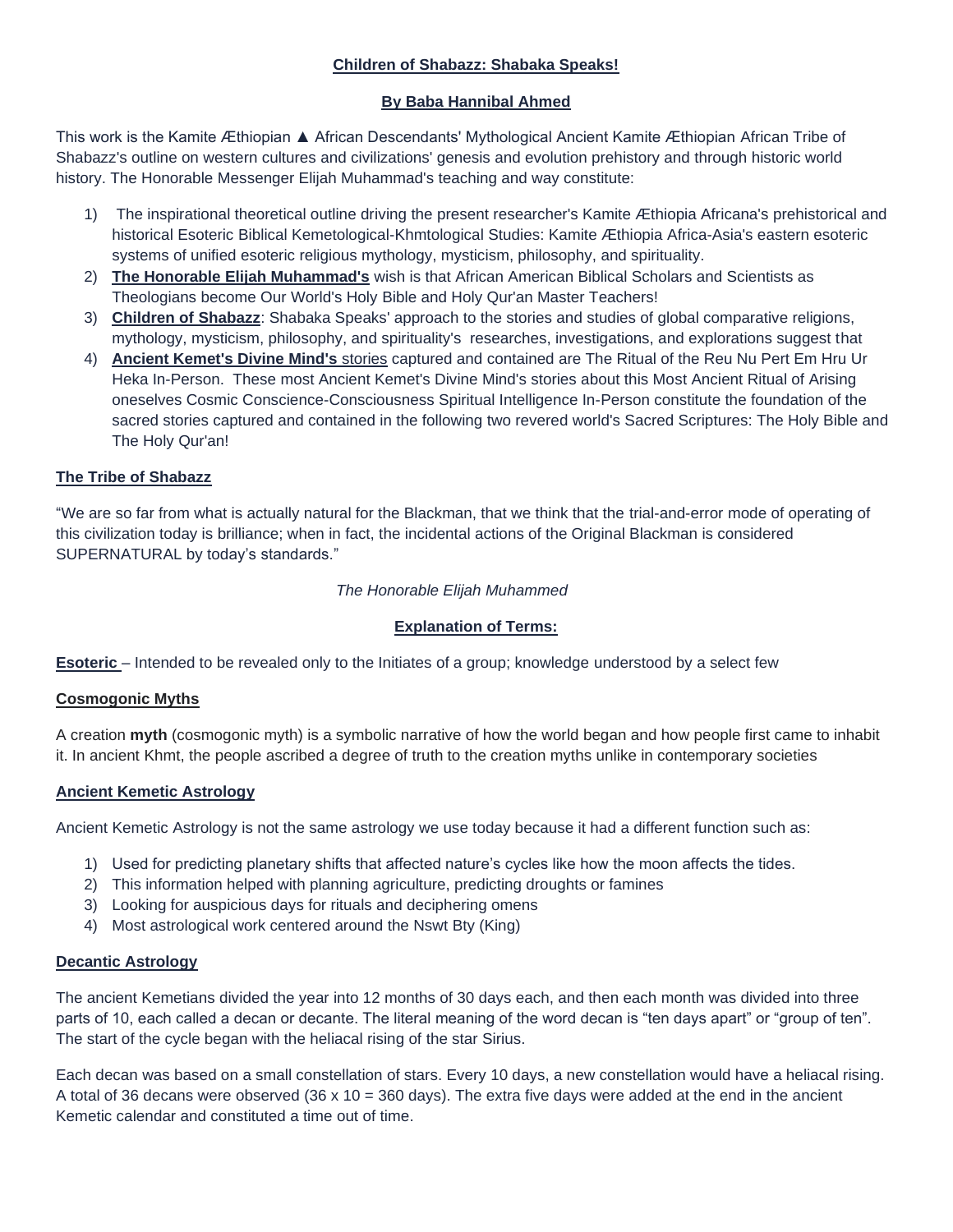**Helical rising**, by the way, means the rising of a celestial object at the same time as the sun, or its first visible rising after a period of invisibility due to conjunction with the sun. The last setting before such a period is the heliacal setting.

# **ANCIENT KEMETIC ZODIAC**

Charles Dupuis, a pre-French Revolution scholar believed Kemetic astrology originated as far back as 14,000 years ago; 10,000 years earlier than the commonly accepted timeline of 4000 BC

**The Dendera Zodiac** portrayed the ecliptic of the sun, which refers to the circular path of the sun's orbit. The configuration of the patterns on the zodiac indicated a strange feature; the arrangement of the constellations shows a date that occurred at least 650 years prior to construction of the zodiac itself. The solstice between Gemini-Cancer shows the position of an ecliptic that should have existed in 650 BC. French scholars believed the Dendera Zodiac to be thousands of years older than the Biblical date of creation.

#### **Ancient Kemetic Astronomy**

Ancient Kemetians were drawn to two bright stars that always could be seen circling the North Pole. The Kemetians referred to those stars as "the indestructible." Today we know them as Kochab, in the bowl of the Little Dipper (Ursa Minor), and Mizar, in the middle of the handle of the Big Dipper (Ursa Major).

Kemetians aligned their pyramids and temples toward the north because they believed their pharaohs became stars in the northern sky after they died. To assure that a king would join the circumpolar stars, the pyramids were laid out facing due north toward the "indestructible" stars. They thought that aligning the pyramids toward north gave the deceased pharaohs direct access to the northern sky. When one star was exactly above the other in the sky, astronomers could find a line that pointed due north. That alignment was only true for a few years around 2,500 B.C.

#### **The Wobble (The Precession)**

The Earth's axis is unstable. Our planet wobbles like a gyroscope over a period of 26,000 years. Modern astronomers now know that the celestial north pole was exactly aligned between Kochab and Mizar only in the year 2467 B.C. Before or after that date, the Kemetic astronomers would have been less accurate as they tried to mark true north. Nearly 4,500 years ago, in the year 2467 B.C., the "indestructible" stars lay precisely along a straight line that included the celestial pole. The Earth rotates from west to east on its polar axis and revolves about the sun in an elliptical orbit with the sun at one focus of the ellipse. It completes one revolution in a period of 365.2564 days. The inclination of the Earth (23½ degrees with the perpendicular to the orbital plane), combined with its revolution around the sun, causes the lengths of day and night to change and also causes the different seasons.

**Eschatology (in theology)** The word eschatology is derived from the Greek (last) and means the science of the last things. Individual eschatology treats of death, particular judgment, purgatory, heaven, and hell; collective eschatology, of the end of the world

# **What is the Rau Nu Pert em Hru (Kemetic Book of the Dead)**

Rau = words, teachings, liturgy  $Nu = of$ Prt or Pert = going out Em or  $m =$  as or through Hru or Heru = Spiritual Light of Enlightened Being (the Ntr Heru) Translated as: "The Word Utterances for Coming into the Spiritual Light (Enlightenment) or Becoming one with Heru."

The Book of Coming Forth By Day (Pert em Heru) scriptures and purpose evolved from the Pyramid Texts. The utterances recorded in the MDW NTR was the way that the initiate was able to transform their consciousness from human to divine, by purifying the mind with wisdom about the Neteru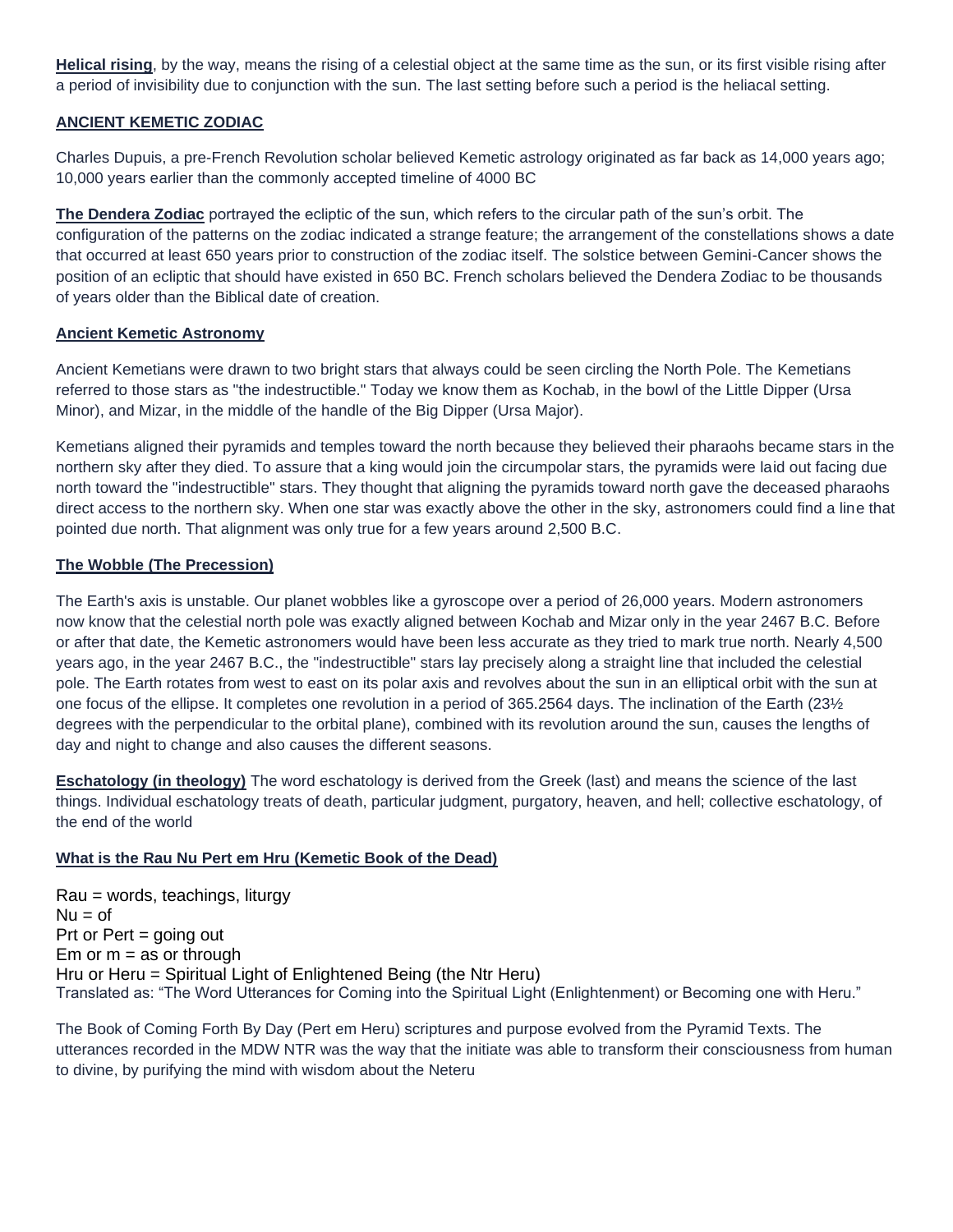# **The Ogdoad of the Pyramid Texts**

The Ogdoad, also called the Hehu or Infinites, were the celestial rulers of Old Kingdom long before the current Kemetic religious system was recognized. "The Ogdoad were concerned with the preservation and flourishing of the celestial world, and later—as well as indirectly—the formation of the human race."

Traces of their pantheon permeated down to the next set of Netchru, correlating the formation of the human race with the hands of the Ogdoad.

The Ogdoad predate the more commonly known Kemetic Netchru, such as Osiris (Isr), his sister wife Isis (Ist), and the emissary of the underworld, Anubis (Anpu). Considered to have come into creation before the world did, the Ogdoad consist of four couples—eight individual forces—who balance one another and the nature of the cosmos. Each pair correlated with one of the primary elements of the universe in the Kemetic belief system, i.e., water, air, light, and time.

- **Nu and Naunet** represented the development and continued renewal of the primordial waters of the universe.
- Amun and Amaunet invisibility represented by air,
- **Kuk and Kauket** represented infinite darkness
- **Huh and Hauhet**, the last pair, were weighted with the responsibility of maintaining eternity and infinity.
- The first name is the divine masculine with the second name being it's feminine consort thereby creating an equal balance of genders

# **Cosmic Consciousness and Astronomy**

In Ancient Khmt, Astronomy and astrology were, for them, two sides of the same coin. It was the study of correspondences between events in the heavens and events on earth.

Ancient Kemetic records of all subject matters show a complete coordination and correspondence between Ancient Kemetians activities on earth and the various cycles of the universe. Temple priests were assigned the task of observing the movements of all heavenly bodies. They were also responsible for noting other celestial events and interpreting them.

# HOW & WHY THE WORLD'S COSMIC MYTHOLOGICAL STORIES IN OUR MOST ANCIENT ASTROLOGICAL/ZODIACAL/ASTRONOMICAL MYTHOLOGY/THEOLOGY/ESCHATOLOGY OF OUR CYCLICAL COSMIC TIME-MIND—OUR KAMITE ÆTHIOPIA KEMETIC ZODIAC BIBLE—CREATE OUR **WORLD**

# KRST CONVERSATION PART: II

Ancient Kemet's Divine Mind: A Divine Light For The World Know ThySelf: Your Ritual of the Reu Nu Pert Em Hru Ur Heka In-Person

# *Children of Shabazz: Shabaka Speaks!*

*This work is the Kamite Æthiopian African Descendants' Mythological Ancient Kamite Æthiopian African Tribe of Shabazz's outline on western cultures and civilizations' genesis and evolution prehistory and through historic world history. The Honorable Messenger Elijah Muhammad's teaching and way constitute the inspirational theoretical outline driving the present researcher's Kamite Æthiopia Africana's prehistorical and historical Esoteric Biblical Kemetological-Egyptological Studies: Kamite Æthiopia Africa-Asia's eastern esoteric systems of unified esoteric religious mythology, mysticism, philosophy, and spirituality. The Honorable Elijah Muhammad's wish is that African American Biblical Scholars and Scientists as Theologians become Our World's Holy Bible and Holy*